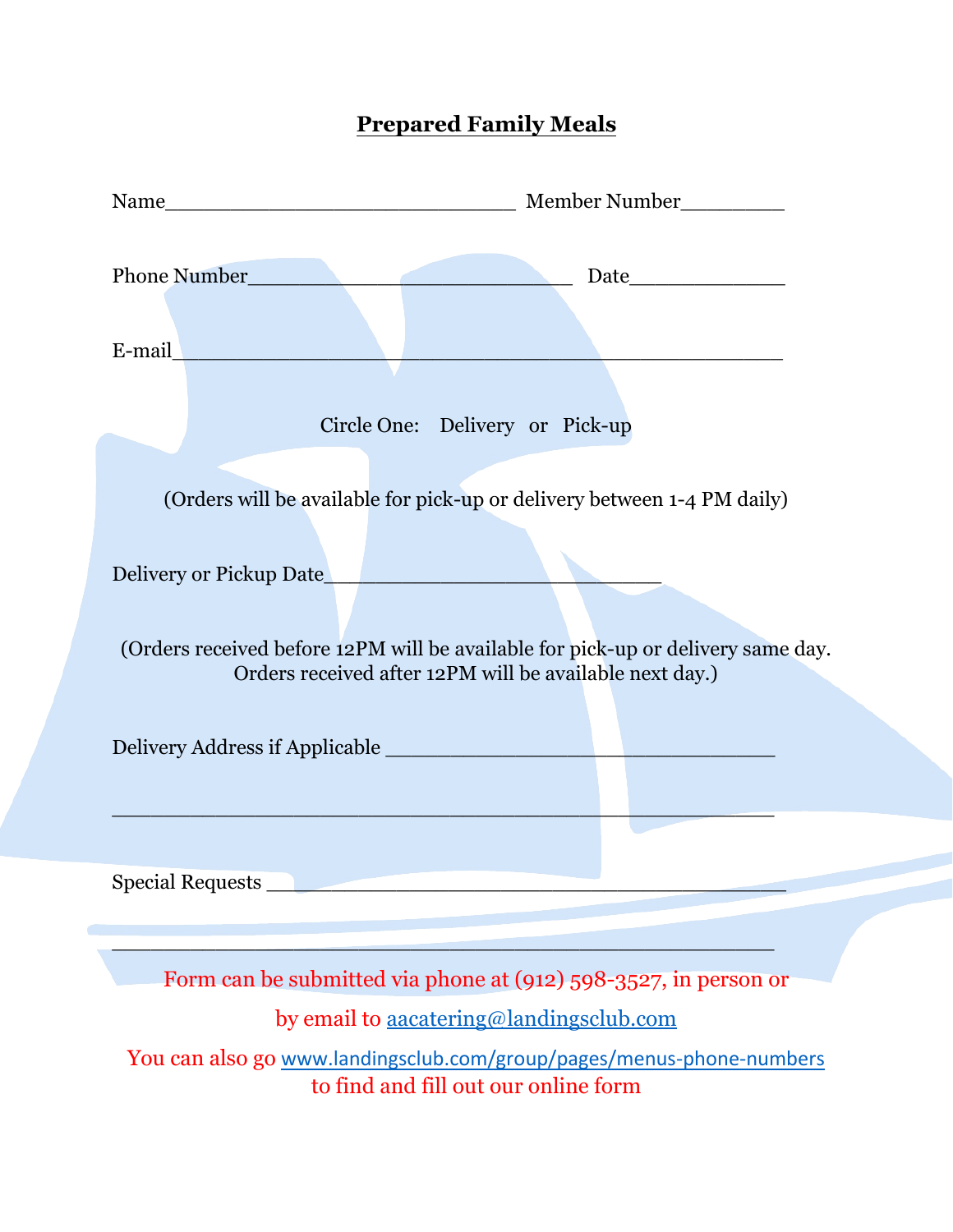### **Prepared Family Meals**

*Serves 4 – 6 People* 

## *Includes Hawaiian Soft Rolls, Individual Butters Full cooked, packaged and ready to be reheated*

#### \_\_\_**Fried Chicken Meal** *\$52.00*

4 Breasts, 4 Thighs

Mashed Potatoes

Green Beans

Chicken Gravy

#### \_\_\_**Bacon Wrapped Meatloaf Meal GF** *\$52.00*

Bacon Wrapped Meat Loaf (7 slices) Mashed Potatoes Broccoli Florets Mushroom Gravy

#### \_\_\_**Beef & Veal Lasagna Meal** *\$48.00*

Meat Lasagna

Steamed Asparagus

Sautéed Spring Squash

Tomato Sauce

#### \_\_\_**Cajun Shrimp & Grits Meal GF** *\$56.00*

Cajun Style Shrimp Stone Ground Cheese Grits Orange Glazed Carrots Tasso Gravy